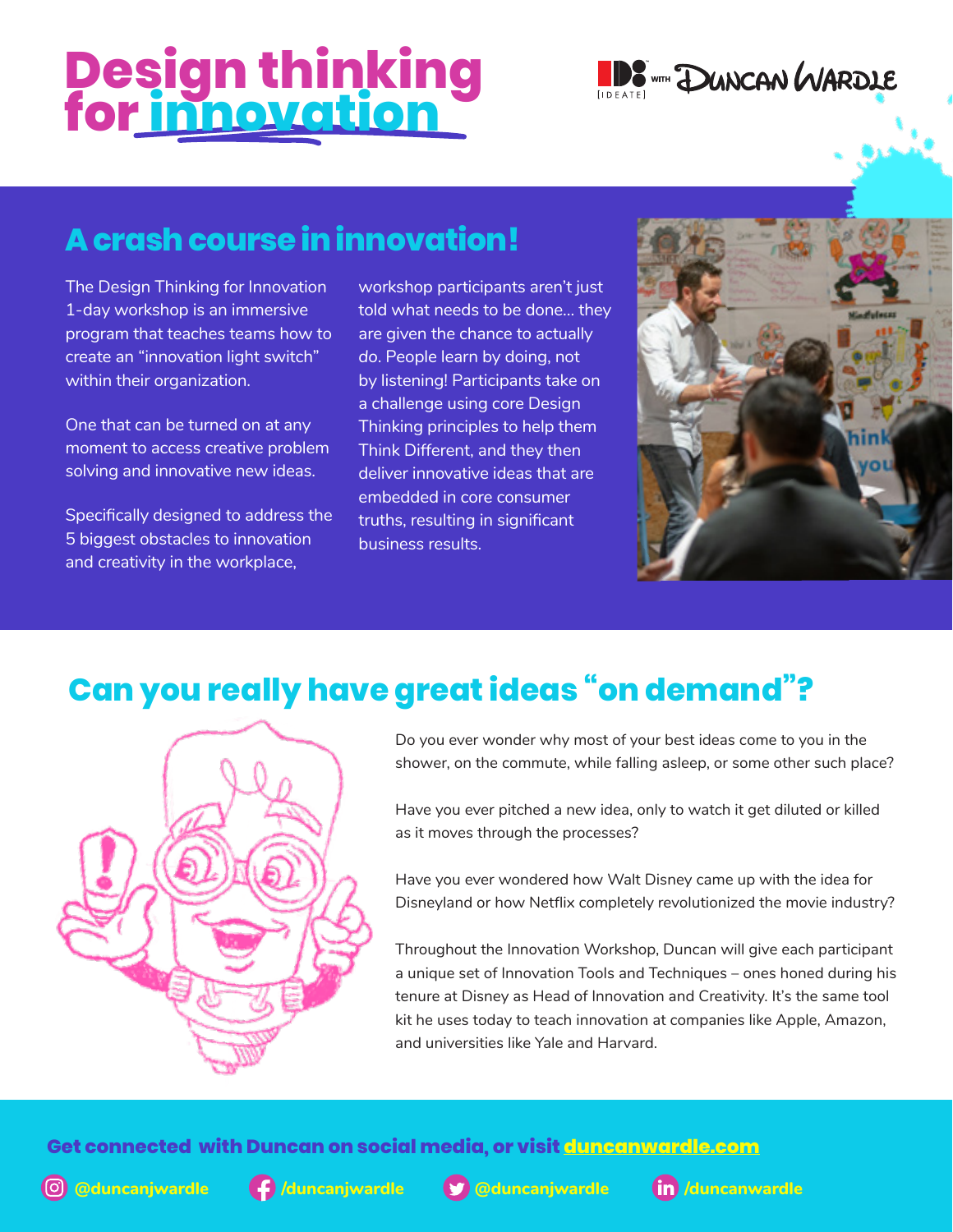**After this immersive course from Duncan, your organization's ability to mine for creativity and innovation will be drastically improved. Each participant will leave with an actionable set of Creative Behaviors and Innovation Tools that will immediately foster a culture of innovation and creativity in your company.**



# **Key Creative Behaviors**



#### **Curiosity**

How to leverage the importance of unplanned collaboration and find new stimulus to drive new ideas



### **Nurturing**

How to grow an idea collaboratively so it becomes "our idea" vs "my idea"



#### **Mindfulness**

How to give yourself time to think, allowing you to move between your conscious and unconscious brain



#### **Playfulness**

How to get into the right state of mind required for innovation and creativity at work

# **Key Innovation Tools**

### **What If?**

**A tool that challenges industry norms by asking "What If" those Sacred Cows no longer existed, to develop revolutionary ideas.**

### **Where Else?**

**Innovation often comes from looking outside your industry for inspiration and borrowing back the underlying principles to develop innovative solutions to solve your own.**

### **Storyboarding**

**Learn how to build a complete idea by engaging both introverts and extroverts.**